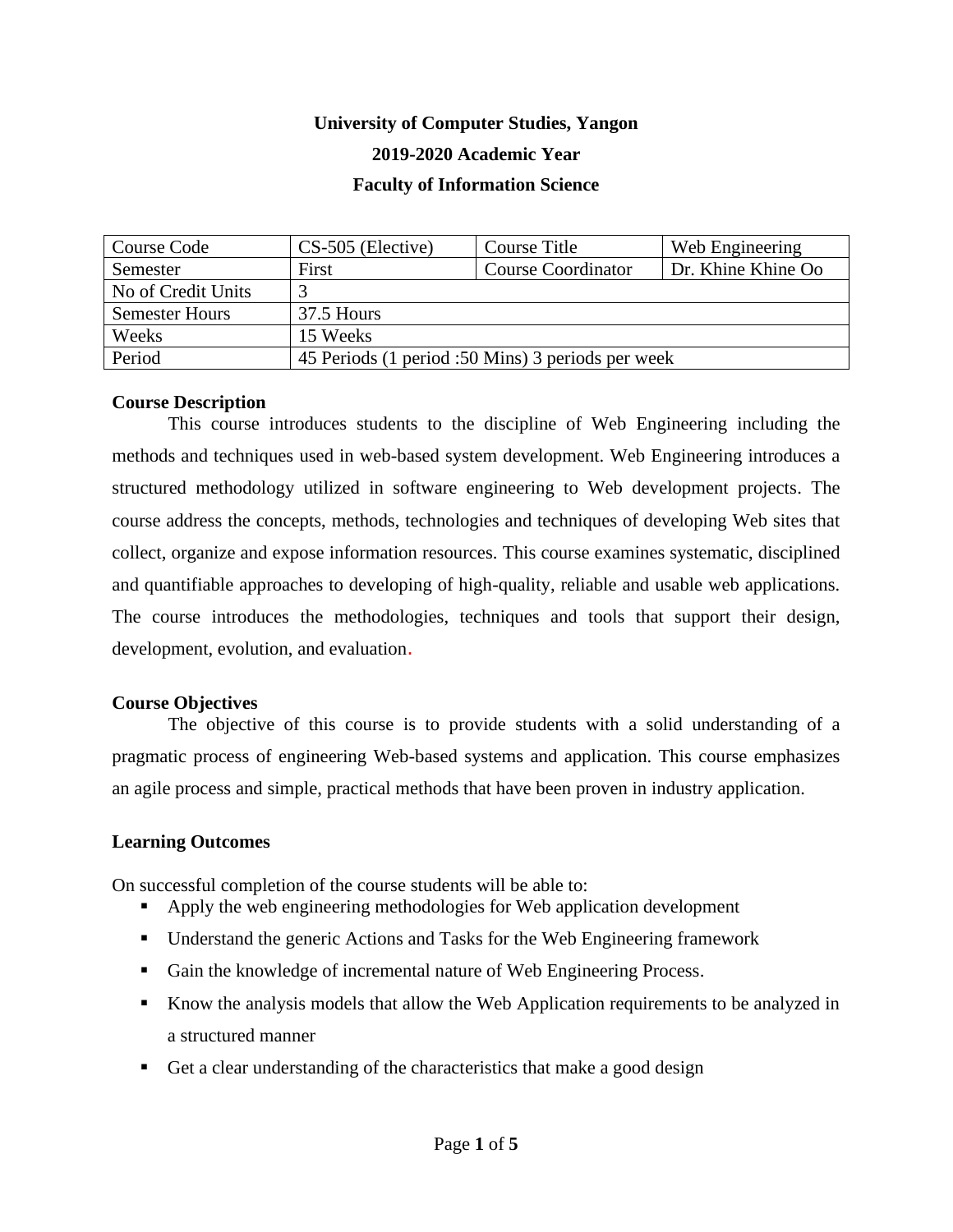▪ Understand the interplay nature between construction and deployment activities in Web Engineering framework

# **Prerequisites**

■ Basic understanding of the web technology and web development languages.

# **Major Topics Covered in the Course**

- (1) Web-based System
- (2) Web Engineering
- (3) A Web Engineering Process
- (4) Communication
- (5) Planning
- (6) The Modeling Activity
- (7) Analysis Modeling for WebApps
- (8) WebApp Design
- (9) Construction and Deployment

# **Text Book**

Web Engineering: A Practitioner's Approach, 1st Edition, Roger S. Pressman, David Lowe, , McGraw Hill Education, 2008

# **References**

Software Engineering: A Practitioner's Approach, 6 th Edition, Roger Pressman, McGraw Hill Education, 2005

Software Engineering: A Practitioner's Approach, 7 th Edition, Roger Pressman, McGraw Hill Education, 2009

# **Learning Assessments**

| Final Exam                            | $-60\%$ |
|---------------------------------------|---------|
| <b>Class Participation/Assignment</b> | $-10%$  |
| Quiz                                  | $-10%$  |
| <b>Practical Assessment</b>           | $-10\%$ |
| Project                               | $-10%$  |

# **Course Policy**

# Participation

Attendance is a prerequisite, not a substitute for class participation. Participation mechanisms include: (1) responding to questions asked in class, (2) initiating discussions on new points in class and (3) discussing cases and offering solutions to problems. Tutorial Test and Quizzes

The student is expected to complete the tutorial tests and Quizzes at the scheduled time. If a tutorial test or quiz is missed, there will be no make-ups tutorial or quiz for missing student.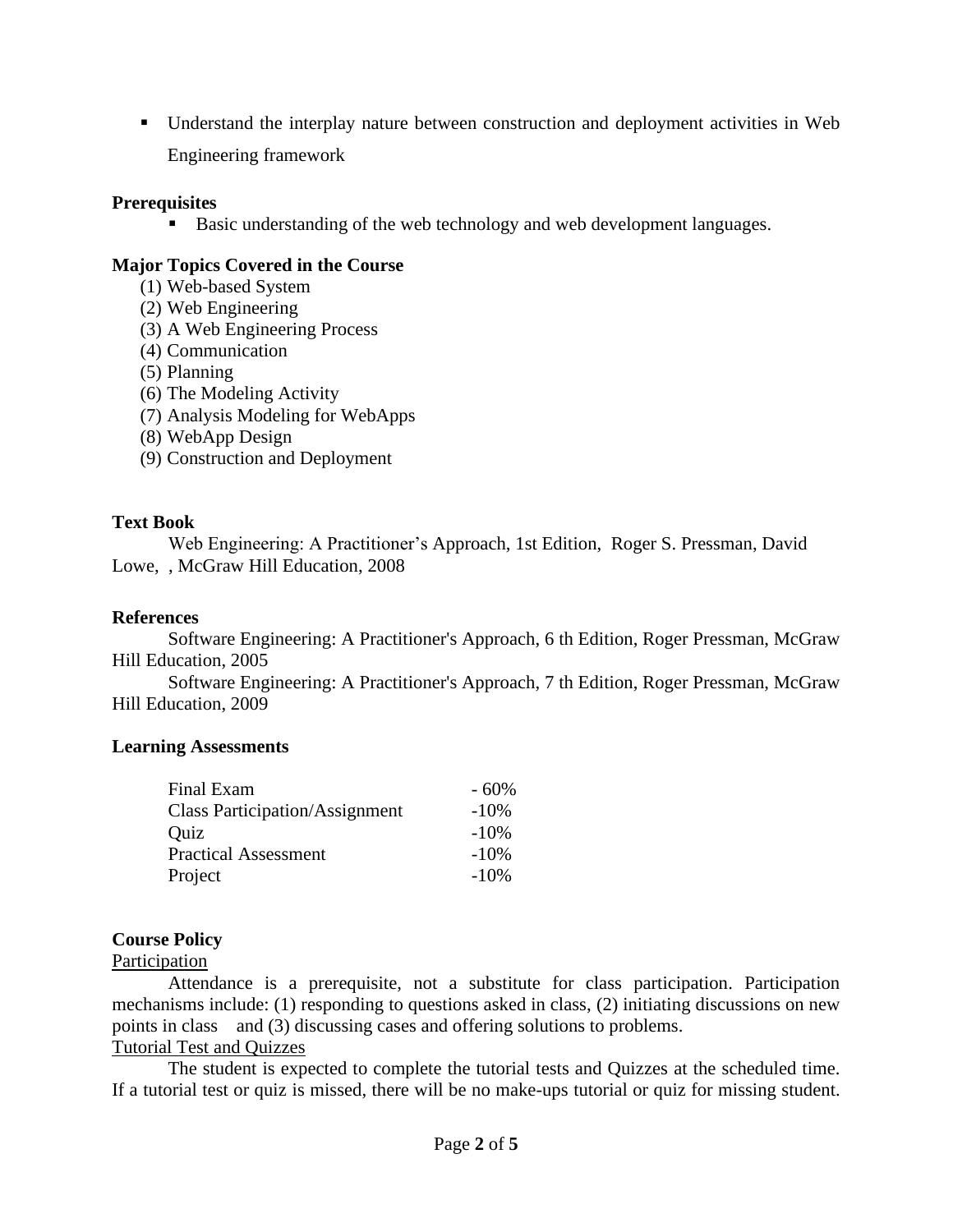No make –ups test or resubmission and extra credit test are not available in this course. Tutorial tests and quizzes are based upon all learning objectives to be reached before the scheduled date. Assignment

There will be theory and practical assignments which must be submitted. The assignment may be individual or Group. The individual assignment is individual work and tests the ability of each student. Group assignment is team work and tests the ability of collaboration of student to complete the given work.

The due dates for the given assignments are going to be declared by the instructor and there will be no make-ups or individual extensions. No make –ups Assignment or resubmission and extra credit assignment are not available in this course.

In addition to the hardcopies of assignments, electronic (and certifiably virus free) copies should be e-mailed to instructor on the date they are due.

# Project

The paper project will be prepared and make the presentation at the end of first semester. The project must be based on the lecture of this course and it is group assignment. The project guideline and schedule are declared by the instructor.

# Intellectual Honesty

By departmental policy, the discovery of plagiarism (i.e. copying from another's assignment paper or practical solution or tutorial paper) will result in a reduction of result marks of relevant students.

#### **Lecture Plan**

**CS-505 : Web Engineering First Semester First Semester** 

#### **Text Book : Web Engineering: A Practitioner's Approach (Roger Pressman)**

**Periods : 45 periods for 15 Weeks (3 periods \* 1 week)**

| No.  | <b>Chapter</b>                                   | Page | <b>Period</b> | <b>Remark</b> |
|------|--------------------------------------------------|------|---------------|---------------|
|      |                                                  |      |               |               |
| WebE | <b>Chapter 1: Web-Based Systems</b>              | 1    |               |               |
|      | The Web                                          |      |               |               |
|      | Web Applications                                 |      |               |               |
|      | Web Apps- A Philosophical View                   |      |               |               |
|      | Chapter review/Tutorial/Assessment               |      |               |               |
|      |                                                  |      |               |               |
| WebE | <b>Chapter 2: Web Engineering</b>                | 12   |               |               |
|      | What is Web Engineering?                         |      |               |               |
|      | The Components of Web Engineering                |      |               |               |
|      | Web Engineering Best Practices                   |      |               |               |
|      | Chapter review/Tutorial/Assessment               |      |               |               |
|      |                                                  |      |               |               |
| WebE | <b>Chapter 3: A Web Engineering Process</b>      | 24   |               |               |
|      | Defining the Framework                           |      |               |               |
|      | <b>Incremental Process Flow</b>                  |      |               |               |
|      | Generic Actions and Tasks for the WebE Framework |      |               |               |
|      |                                                  |      | 1             |               |
|      | Umbrella Activities                              |      |               |               |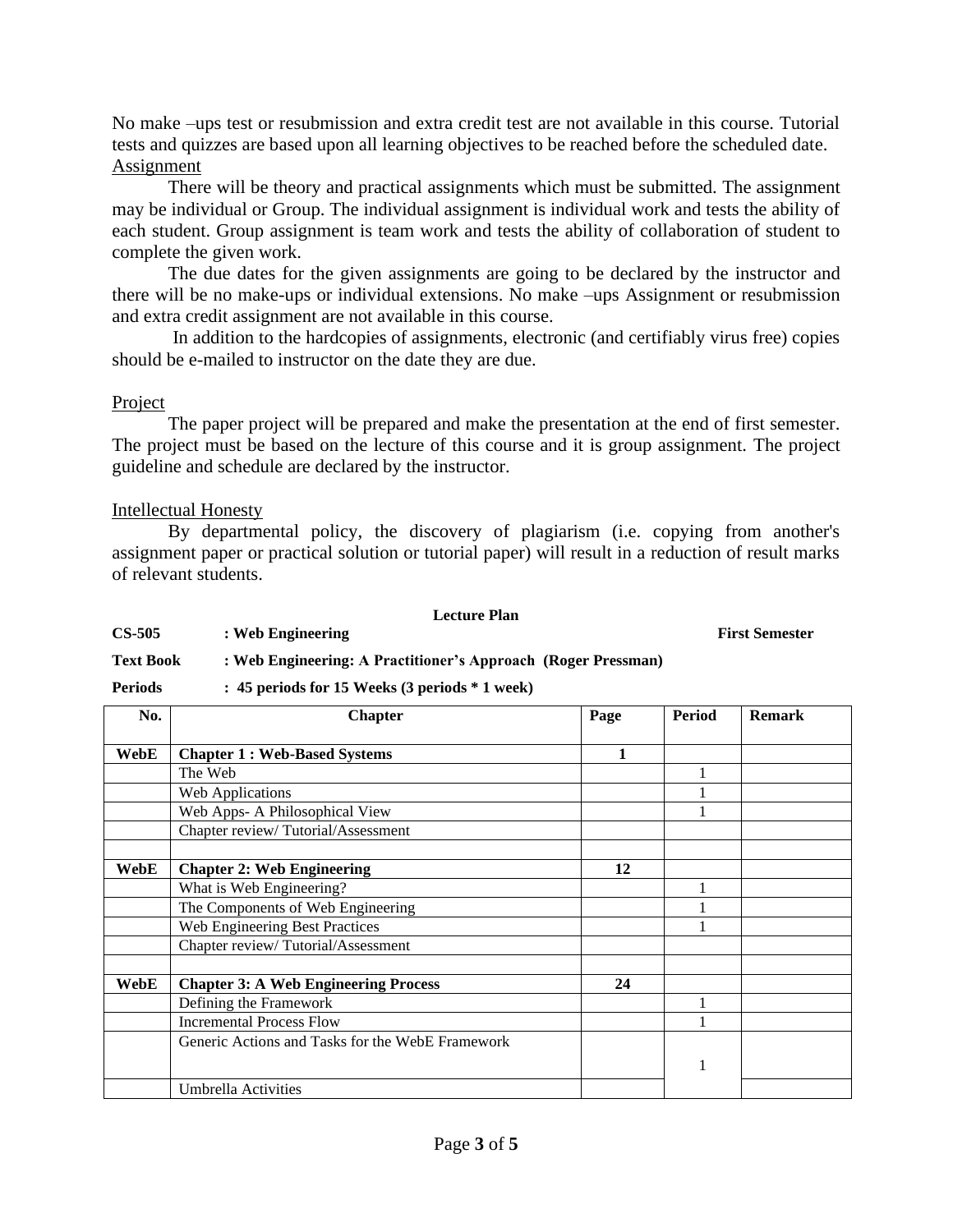|             | Chapter review/Tutorial/Assessment              |     |              |  |
|-------------|-------------------------------------------------|-----|--------------|--|
|             |                                                 |     |              |  |
| <b>WebE</b> | <b>Chapter 4: Communication</b>                 | 46  |              |  |
|             | The Communication Activity                      |     | $\mathbf{1}$ |  |
|             | Formualtion                                     |     |              |  |
|             | Elicitation                                     |     | $\mathbf{1}$ |  |
|             | Identifying WebApp increments                   |     | $\mathbf{1}$ |  |
|             | Negotiation                                     |     | 1            |  |
|             | Chapter review/Tutorial/Assessment              |     |              |  |
|             |                                                 |     |              |  |
| WebE        | <b>Chapter 5: Planning</b>                      | 70  |              |  |
|             | <b>Understanding Scope</b>                      |     | $\mathbf{1}$ |  |
|             | <b>Refining Framework Activities</b>            |     | $\mathbf{1}$ |  |
|             | Building a WebE Team                            |     | $\mathbf{1}$ |  |
|             | <b>Managing Risk</b>                            |     | $\mathbf{1}$ |  |
|             | Developing Schedule                             |     |              |  |
|             | <b>Managing Quality</b>                         |     | $\mathbf{1}$ |  |
|             | Managing Change                                 |     | $\mathbf{1}$ |  |
|             | Tracking the project                            |     | $\mathbf{1}$ |  |
|             | <b>Outsourcing WebE Work</b>                    |     | 1            |  |
|             | Chapter review/Tutorial/Assessment              |     |              |  |
|             |                                                 |     |              |  |
| <b>WebE</b> | <b>Chapter 6: The Modeling Activity</b>         | 109 |              |  |
|             | The Modeling Activity                           |     | $\mathbf{1}$ |  |
|             | The Models We Create                            |     | $\mathbf{1}$ |  |
|             | <b>Modeling Frameworks</b>                      |     | $\mathbf{1}$ |  |
|             | <b>Modeling Languages</b>                       |     | $\mathbf{1}$ |  |
|             | <b>Existing Modeling Approaches</b>             |     | $\mathbf{1}$ |  |
|             | Chapter review/Tutorial/Assessment              |     |              |  |
|             |                                                 |     |              |  |
| <b>WebE</b> | <b>Chapter 7: Analysis Modeling for WebApps</b> | 129 |              |  |
|             | Understanding Analysis in the Context of WebE   |     | $\mathbf{1}$ |  |